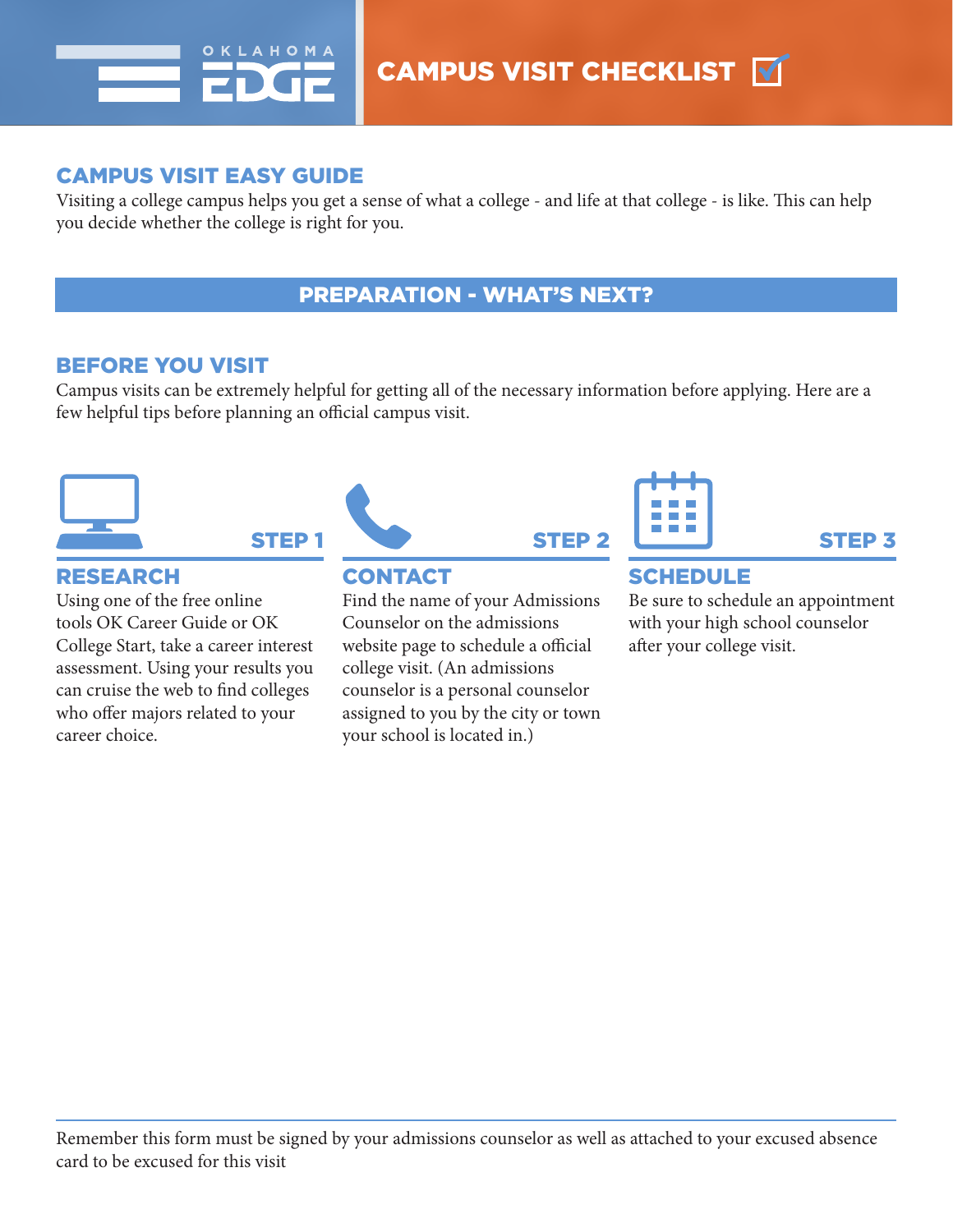

### EXPLORATION

List your top career choices as well as the major it requires below according to the Career Interest Inventories you have used through OK College Start or OK Career Guide.

|     | 1. $\overline{\phantom{a}}$ |
|-----|-----------------------------|
|     |                             |
|     |                             |
|     | <u>2.</u>                   |
|     |                             |
|     |                             |
|     | $\overline{\mathbf{3.}}$    |
|     |                             |
|     |                             |
|     | $\overline{a}$              |
|     |                             |
|     |                             |
|     |                             |
|     |                             |
|     |                             |
|     |                             |
|     |                             |
|     |                             |
|     |                             |
|     |                             |
|     |                             |
|     |                             |
|     | 9.                          |
|     |                             |
|     |                             |
| 10. |                             |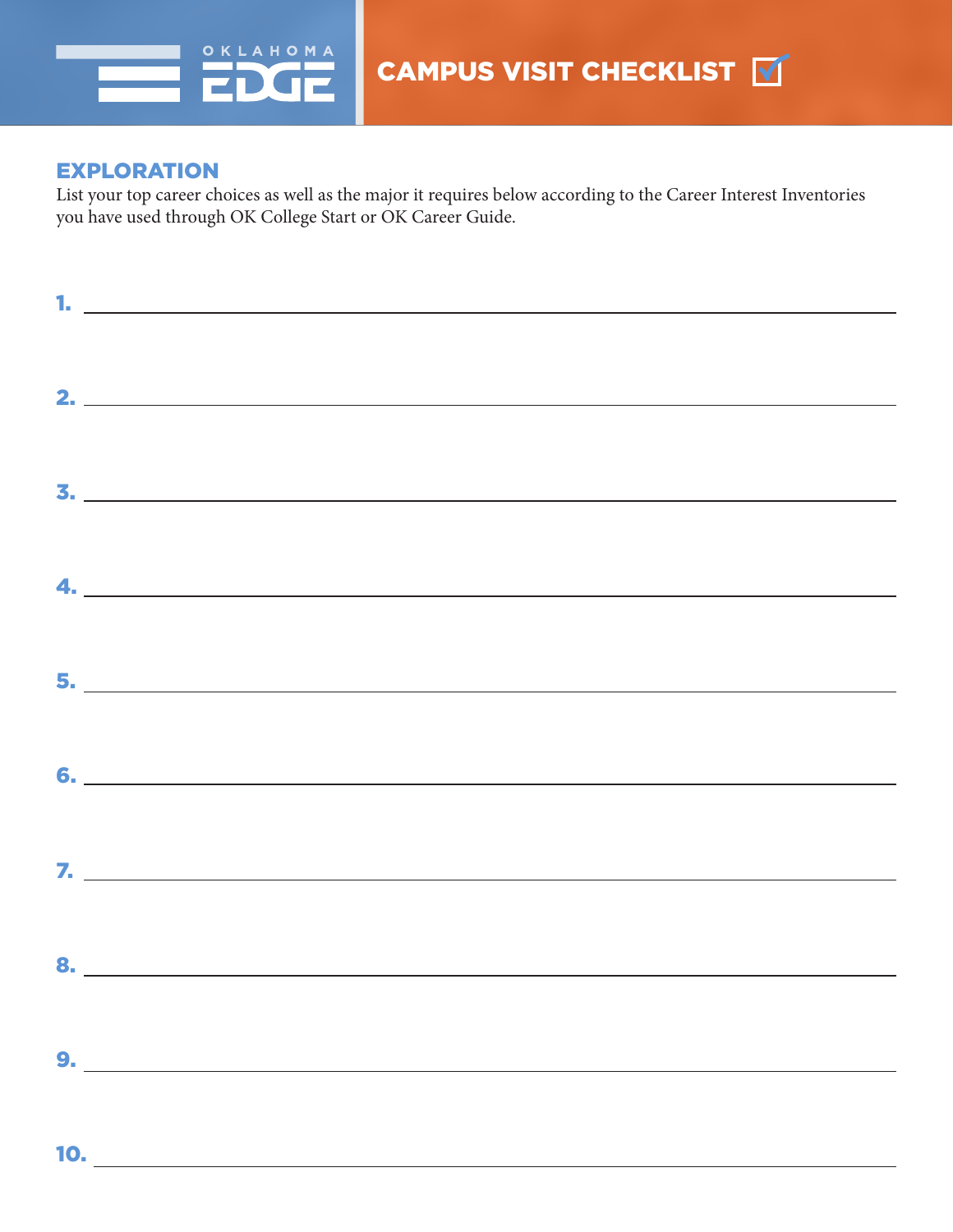

#### INVESTIGATION

Below is a list of suggested questions to ask your admissions counselor as well as your tour guide.

- 1. What are the best reasons to go to this college?
- 2. What do you do in your free time? On the weekends?
- 3. What do you love about this college?
- 4. What do you wish you could change about this college?
- 5. What is it like to live here?
- 6. What are the best reasons to go to this college?
- 7. Do students at this college typically have opportunities to get help from professors outside of class?
- 8. Can a student be mentored by professors, graduate students, or upperclassmen?
- 9. What services do you offer that help students find part time on campus jobs and careers after graduation?
- 10. What is your current debt-to-income ratio for your graduates?
- 11. What is the average income of graduates who had the same major that interests me?
- 12.Will my costs increase when your tuition increases, or can we use the same tuition rate I began with?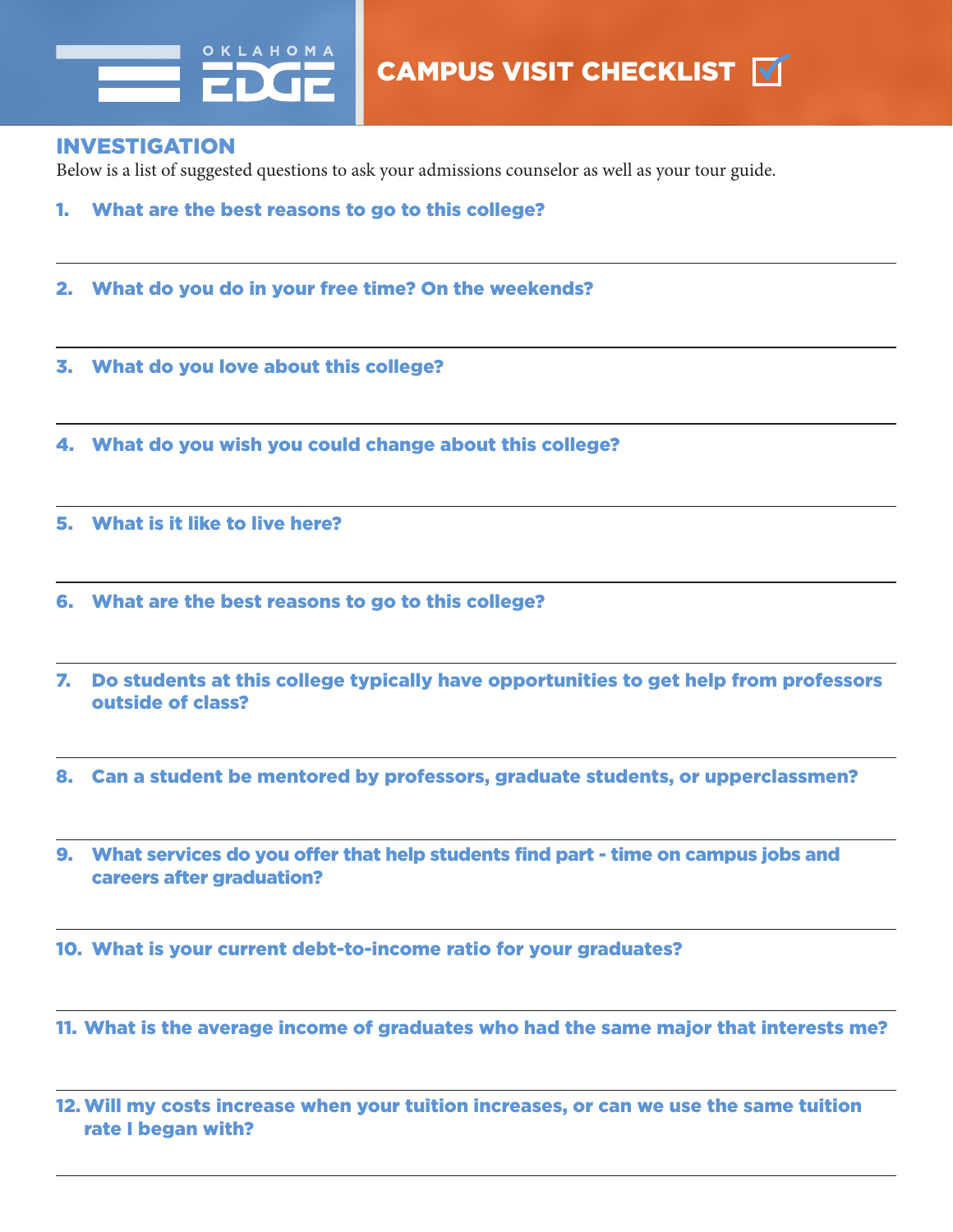

#### FOLLOW UP

This page must be completed with your college visit card attached to be excused from class. Only return this paper to your high school counselor.

NAME OF COLLEGE